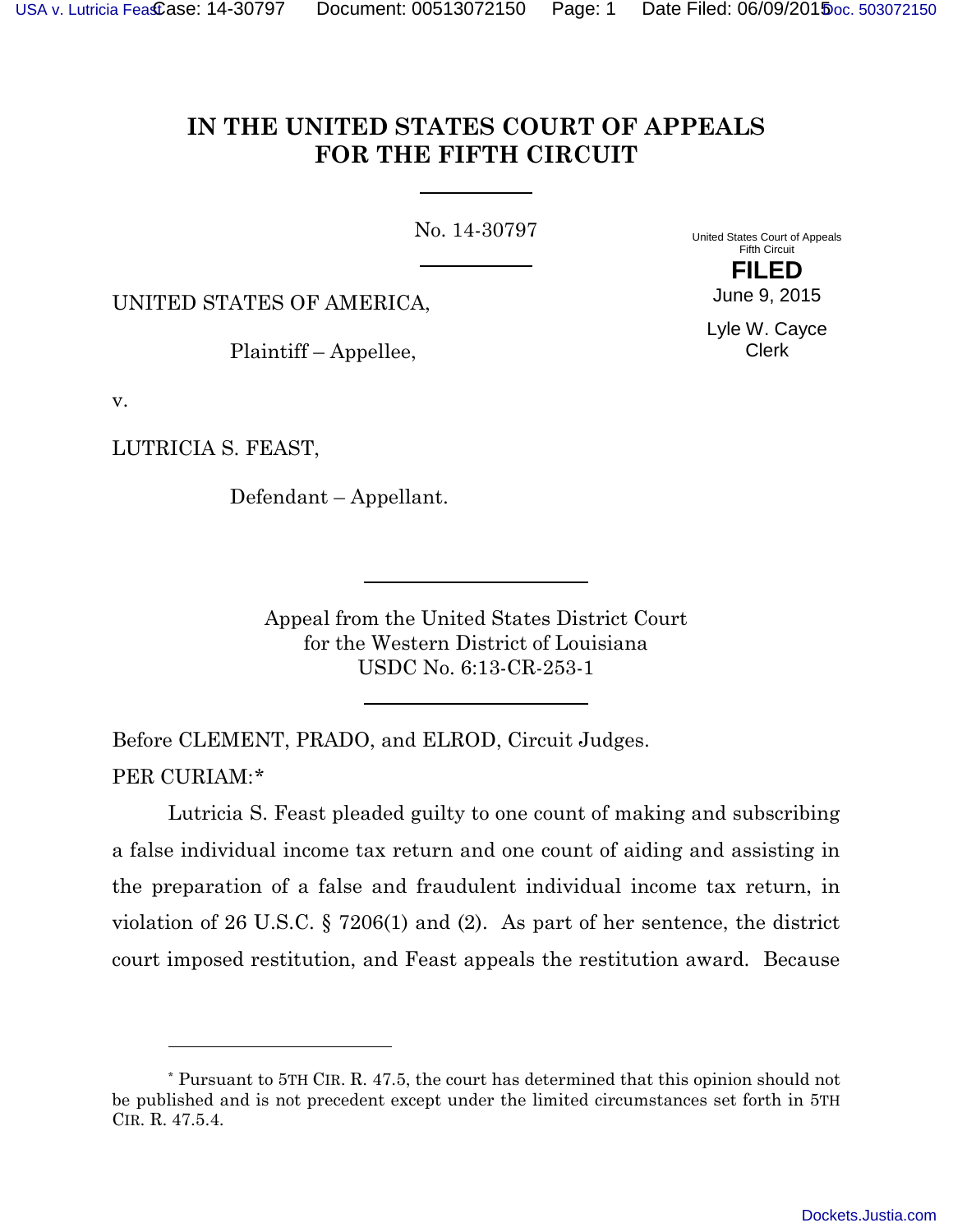# No. 14-30797

the district court mistakenly relied on 18 U.S.C. § 3663A to impose restitution, we vacate the district court's restitution order and remand for resentencing.

#### **I.**

Feast, a professional income tax preparer, admitted that she failed to report \$830,986.50 of her income for tax years 2006 through 2009 and falsified 22 federal income tax returns for other taxpayers that resulted in the United States being owed \$96,915. However, Feast pleaded guilty to only two counts: falsifying her return for the 2008 tax year by failing to report \$280,170 in additional income, and assisting in the preparation of an individual income tax return for another taxpayer that contained a false deduction. The counts did not incorporate by reference the allegations contained in the preamble of the information. The factual basis attached to Feast's plea agreement stated that as a result of underreporting her income for tax years 2006 through 2009, Feast owed the government \$287,860. It also stated that Feast owed an additional \$94,681 as a result of falsifying tax returns for other taxpayers. In other words, the factual basis set forth the amount that Feast owed the government due to all of the conduct alleged in the information, including the conduct that was alleged in the preamble.

<span id="page-1-0"></span>At rearraignment, Feast stipulated to the accuracy of the factual basis, including its loss amounts,<sup>[1](#page-1-0)</sup> and she pleaded guilty to both counts. The

-

THE DEFENDANT: Yes, sir.

<sup>&</sup>lt;sup>1</sup> The exchange occurred as follows:

THE COURT: The defendant admits that she underreported her income for numerous tax years. The defendant admits that from 2006 to 2009 she received \$830,986.50 from [her tax-preparation business], none of which was declared on her income tax return. The defendant admits that she owes the United States \$287,860. The defendant admits that on her 2008 tax return she falsely listed her income as \$14,400 when in fact she earned an additional \$280,170 which she knowingly failed to report to the Internal Revenue Service. Are those statements true, Ms. Feast?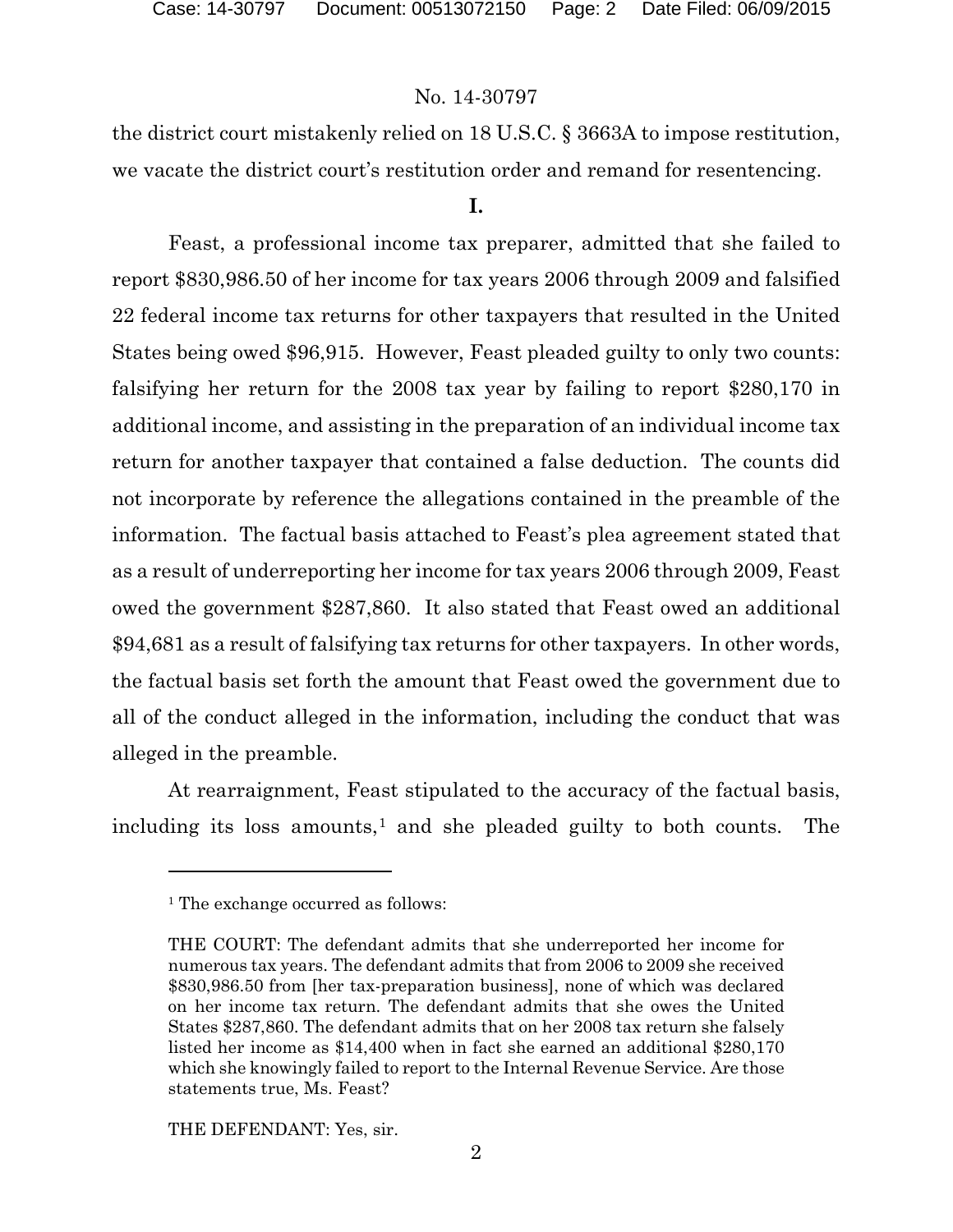## No. 14-30797

presentence investigation report (PSR) stated that, based on Feast's stipulated factual basis, Feast owed \$382,541 in restitution pursuant to 18 U.S.C. § 3663A. The district court adopted the PSR, imposed 24 months of imprisonment and one year of supervised release on each count, to run concurrently, and ordered Feast to pay \$382,541 in restitution. The restitution was to be paid "immediately," with any of Feast's tax refunds to be applied toward restitution. If Feast did not pay restitution immediately, she was ordered to satisfy any unpaid balance in monthly installments while she was on supervised release. The judgment specifically provided that making these monthly payments was a condition of supervised release, as was the application of Feast's tax refunds toward restitution. Feast did not raise any objection to the restitution award in the district court, and she timely noticed this appeal.

#### **II.**

Feast first argues that the district court was not statutorily authorized to award restitution. We review the legality of the restitution award *de novo* even though Feast did not object in the district court. *See United States v. Nolen*, 472 F.3d 362, 382 (5th Cir. 2006) (noting that while the defendant did not object at sentencing to the district court's statutory authority for imposing restitution, "because he is claiming that [the restitution award] is illegal, we review it de novo"). The district court adopted the PSR, which stated that restitution was authorized under § 3663A, but during its oral pronouncements at sentencing, the district court did not specify the statutory basis for

THE DEFENDANT: Yes, sir.

-

THE COURT: The defendant admits that by falsifying tax returns for her clients, the United States is owed an additional \$94,681. Is that statement true?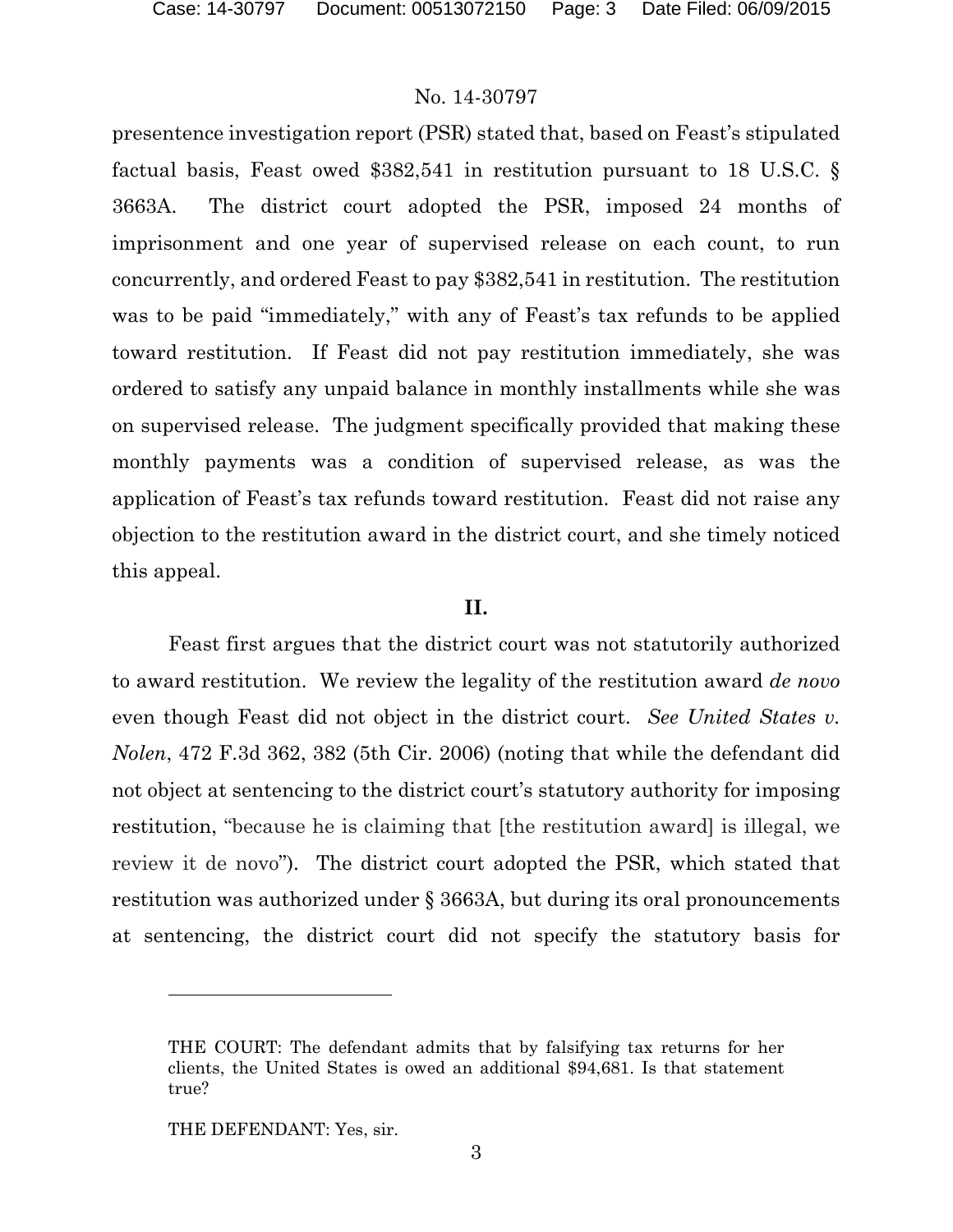-

#### No. 14-30797

restitution. Feast's offenses of conviction arose under Title 26 of the United States Code, and she did not agree to pay restitution in the plea agreement. Therefore, as the government concedes, § 3663A—which mandates restitution for certain crimes that do not arise under Title 26—could not serve as the basis for the award.<sup>[2](#page-3-0)</sup>

The government argues, however, that 18 U.S.C. § 3583(d) authorized the district court to impose restitution as a condition of supervised release, and that the district court ordered restitution pursuant to  $\S$  3583(d). Section 3583(d) generally authorizes a sentencing court to impose as a condition of supervised release any discretionary condition of probation found in § 3563(b)—which includes awarding restitution to the victim of the offense. *See* § 3563(b)(2). We have held that § 3583(d) "permit [s] a restitution award regardless of the limitations set out in § 3663(a)."[3](#page-3-1) *United States v. Dahlstrom*, 180 F.3d 677, 686 (5th Cir. 1999). In particular, we have held that § 3583(d) permits restitution awards for tax offenses even though "[§ 3663] does not expressly cover tax offenses." *United States v. Miller*, 406 F.3d 323, 329 (5th Cir. 2005).

Although the government is correct that the district court could have ordered restitution as a condition of supervised release, the district court did not do so. As noted above, the PSR cited only § 3663A as the basis for

<span id="page-3-0"></span><sup>2</sup> The Mandatory Victims Restitution Act of 1996 (MVRA), 18 U.S.C. § 3663A, requires that restitution be awarded to the victim when the defendant is convicted of certain enumerated offenses. §  $3663A(a)(1)$ . Offenses under Title 26 are not among them. § 3663A(c)(1). The MVRA also requires an award of restitution to persons other than the victim of the offense, but only if the parties agree to such an award in the plea agreement. § 3663A(a)(3). The Victim and Witness Protection Act of 1982 (VWPA), 18 U.S.C. § 3663, contains similar provisions for certain enumerated offenses, but restitution under that act is discretionary.

<span id="page-3-1"></span><sup>3</sup> As we explained in footnote 2, *supra*, the VWPA, § 3663, is the discretionary counterpart to the MVRA, § 3663A.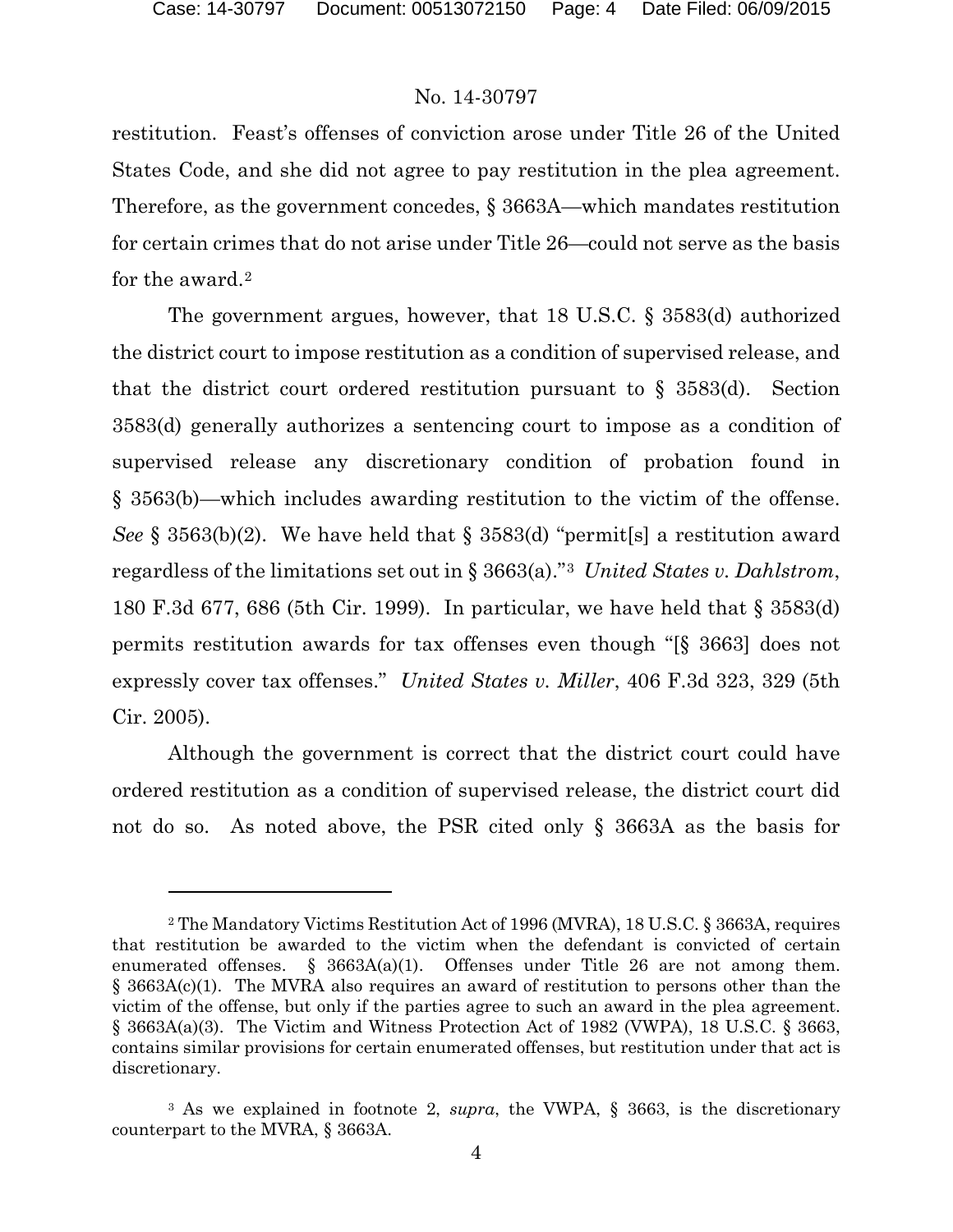#### No. 14-30797

restitution, and the district court adopted the PSR without correcting that error. Moreover, the district court ordered that restitution was payable immediately. As Feast correctly observes, we have previously held that a restitution award due prior to the commencement of a term of supervised release is a component of the sentence, not a condition of supervised release. *United States v. Howard*, 220 F.3d 645, 647 (5th Cir. 2000). The government argues that the immediate nature of the restitution award should not prevent us from characterizing it as a condition of supervised release, citing *United States v. McDonald*, 108 F. App'x 916 (5th Cir. 2004), and *Miller*, 406 F.3d 323. However, the government's attempt to distinguish *Howard* is unavailing. *McDonald*, which is unpublished, does not explain why a district court can order immediate payment of restitution as a condition of supervised release. *See* 108 F. App'x at 917. In addition, *Miller* did not consider whether the immediate nature of a restitution award is inconsistent with characterizing it as a condition of supervised release. *Miller* held only that a district court did not plainly err in making restitution immediately payable because the defendant had not shown that the payment schedule was unrealistic. 406 F.3d at 328.

While it is true that during the sentencing hearing, the district court discussed restitution after it discussed the mandatory conditions of release and before it discussed the special conditions, the district court also discussed mandatory special assessments and statutory fines during that time, which are not conditions of supervised release. Moreover, while the judgment lists restitution-related conditions of supervised release, those conditions would only take effect if Feast failed to immediately pay restitution. Therefore, in light of the district court's adoption of the PSR, which specifically referenced § 3663A as the statutory basis for restitution, and in light of the immediate nature of the restitution award, neither the transcript of the sentencing